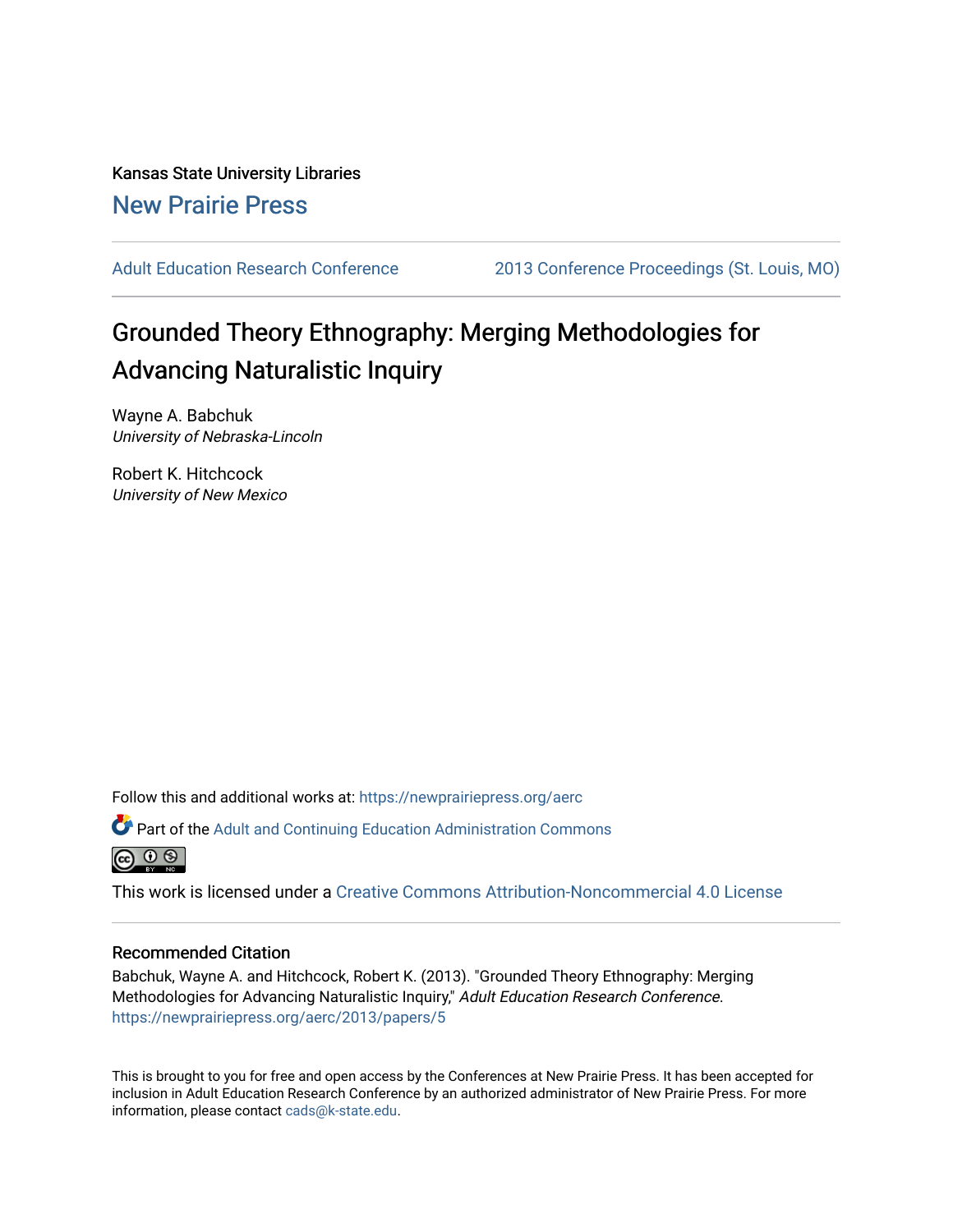# **Grounded Theory Ethnography:**

# **Merging Methodologies for Advancing Naturalistic Inquiry**

Wayne A. Babchuk, University of Nebraska-Lincoln, USA Robert K. Hitchcock, University of New Mexico, USA

**Abstract:** This inquiry explores the history and potential of blending grounded theory and ethnography for conducting qualitative research in education and the social sciences. We argue that grounded theory ethnography can be an effective strategy for bridging the research-to-practice gap particularly in practitioner-based fields such as adult education.

#### **Introduction**

Standing at the forefront of the "qualitative revolution" (Charmaz, 2000, p. 509), grounded theory has become one of the most utilized qualitative research methodologies over time and across disciplines. Although the use of comparative frameworks in research has a long history in the social sciences, it was Glaser and Strauss (1967) in *The Discovery of Grounded Theory* who formalized their own brand of comparative methodology that juxtaposed elements of quantitative and qualitative designs to offer a new approach to social research designed to generate theory from data collected in the field. In *Discovery*, Glaser and Strauss also made explicit ties between constant comparison, grounded theory, and ethnographic research that would ultimately lead to a merging by some scholars of two time-honored and popular qualitative approaches—ethnography and grounded theory—thereby suggesting the possibility of a "happy marriage" between the two (Pettigrew, 2000, p. 256). This hybrid approach, labeled "grounded theory ethnography" (Charmaz, 2006, p. 22), or simply "grounded ethnography" (Battersby, 1981, p. 93), holds considerable potential to combine grounded theory with traditional ethnographic methods to facilitate a clearer understanding of process, explanation, and theory development. Although methodologists have recognized its potential for the past 45 years, only recently has grounded theory ethnography begun to build momentum and gain popularity among qualitative researchers.

# **Grounded Theory's Nuclear and Extended Family of Methods**

The origin and early development of qualitative inquiry began with the pioneering ethnographic research of field anthropologists and "Chicago School" sociologists who advanced the study of human cultures in naturalistic field settings. From these ethnographic beginnings, combined with the University of Chicago's iconic focus on symbolic interactionism, Anselm Strauss became involved in groundbreaking research leading to the publication of *Boys in White* co-authored with Becker, Geer, and Hughes (1961), and later with Barney Glaser, a Columbia sociologist trained in the Lazarsfeld–Merton tradition of quantitatively-oriented "middle-range" theory. Strauss, hired at the University of California-San Francisco to develop a doctoral program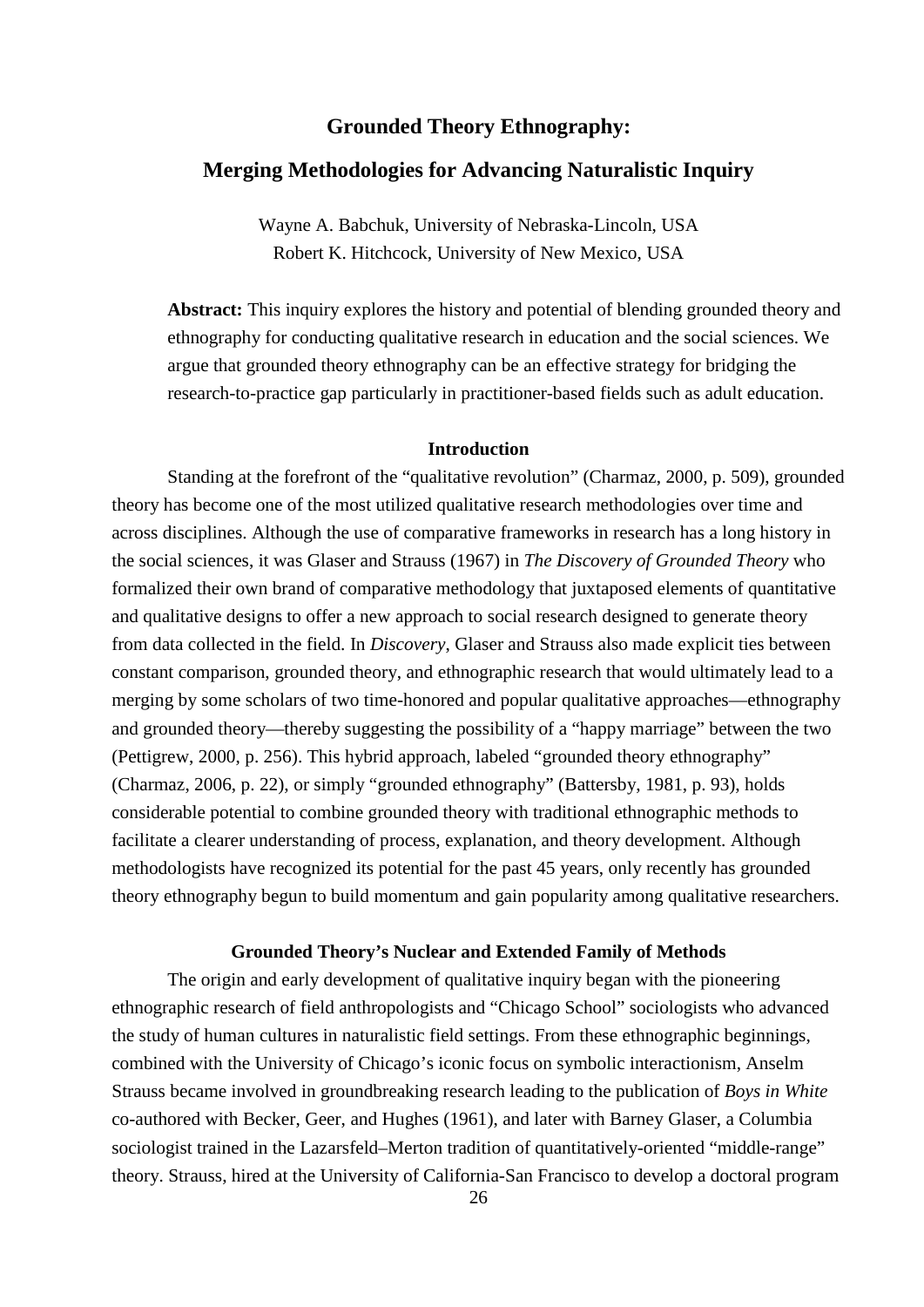in nursing (and later in sociology) begin studying patients dying in hospitals and recruited Glaser to aid him in these efforts. Their work, *The Discovery of Grounded Theory* (1967), in which they formalized procedures designed to generate theory from data, quickly reached canonical status and is currently upheld by many to be among, if not the most influential, work in the storied history of the qualitative tradition (Denzin & Lincoln, 2011; Merriam, 2009). Not long after, Glaser and Strauss went their separate ways advocating their own versions of this popular method. Their approaches, referred to as Glaserian ("classic") and Straussian ("systematic") have been challenged by other epistemologically repositioned versions of the grounded theory's "family of methods" including those by Kathy Charmaz ("constructivist") and Adele Clarke ("postmodern/situational"), both students of the co-founders (Bryant & Charmaz, 2007; Babchuk, 2011). These scholars generally agree on several fundamental shared components that define this method as a unique qualitative design (Babchuk, 2011; Bryant & Charmaz, 2007; Charmaz, 2006; Hood, 2007), but also differ on key aspects. Shared components include adherence to the constant comparative method involving ongoing comparisons of data through all stages of analysis, simultaneous data collection and analysis, use of theoretical sampling for theory development, theoretical saturation of categories signaling the end of data collection, constructing codes and categories from data rather than from preconceived hypotheses, memoing to aid in the elaboration of categories and their relationships, delaying extensive use of the literature until after analysis has begun, and ongoing theory development (Charmaz, 2006; Charmaz & Mitchell, 2001). Differences among scholars reflect contrasting paradigmatic, epistemological, and ontological worldviews that profoundly affect the operationalization of the method and ultimately the very nature of the findings themselves.

#### **Comparative Analyses and Emergent Theorizing in Sociology and Anthropology**

A widely held misconception within the field of anthropology is that researchers have always employed grounded theory but have just not called it that. Barrett (2009) states:

"… stripped of its high-tech jargon, there is little to grounded theory that is new. From the time of Malinowski onwards, anthropologists have proceeded in the same rough fashion: gathering data, getting hunches, checking them out, generating tentative hypotheses, rejecting them as contradictory data emerge, arranging their data into categories, searching for themes and patterns, and conducting comparative research. The difference is the absence of specialized vocabulary in anthropology, and the much greater emphasis on long-term fieldwork. It might be said that, like the individual who surprised to discover that he had always been writing 'prose,' anthropologists have always been doing grounded theory (or at least a sensible version of it); they just didn't have a label for it" (p. 243).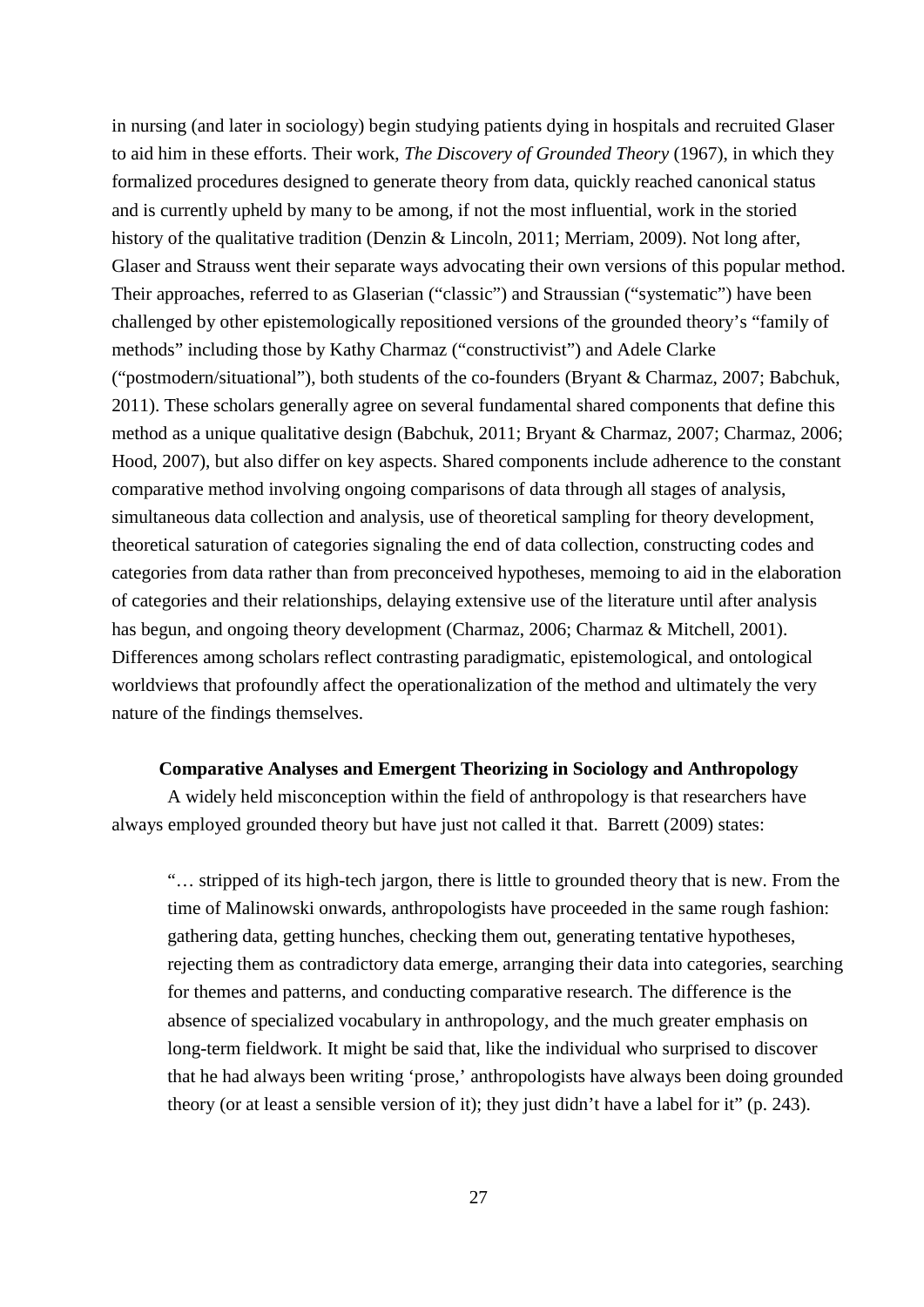This viewpoint is off target for a number of reasons, yet aspects of the grounded theory methodology (e.g., constant comparison, emergent theorizing, etc.) do have a long and rich history in the social sciences. Although the constant comparative method used in grounded theory refers to the iterative, ongoing comparisons of data throughout the research process and is one form of comparative analysis utilized in the social sciences (see Salzman's 2012 text, *Classic Comparative Anthropology*, which outlines the history and types of comparative analyses in anthropology), there are parallels that can be drawn across disciplines and approaches. Interestingly, these parallels are explicitly outlined in Chapter 6 of *The Discovery of Grounded Theory* (1967). Here, Glaser and Strauss focus on applications of the comparative method by sociologists and anthropologists and present an "accounting scheme" for "assessing comparative analysis used in any publication, and for making clear distinctions between it and our general mode of analysis" (p. 117). Their "Comparative Analysis Accounting Checklist" enables assignment of comparative research studies into one of three categories: (1) Verification of Theory, (2) Assumed Verification plus Limited Generation, and (3) Comparisons for Generation. Among the work that falls into the "Comparisons for Generation" category include such classics as Goffman's (1959) the *Presentation of Self*, Etzioni's (1961) *A Comparative Analysis of Complex Organizations*, and Geertz's (1963) *Peddlers and Princes*. Glaser and Strauss accord special status to Evans-Pritchard's (1937) *Witchcraft, Oracles and Magic among the Azande*, which they view as research closely analogous to the grounded theory method.

More recently, Jaccard and Jacoby (2010) compare the use of grounded and emergent theory in the social sciences along a number of dimensions with the ultimate goal of both forms using data to generate theory rather than using data to test theory. They note that grounded theory has its roots in symbolic interactionism and that the discipline of anthropology has a longstanding tradition of emergent theorizing that is clearly distinct from the grounded theory approach. Jaccard and Jaccoby point out that there is, however, much overlap between emergent and grounded approaches; both emphasize description, understanding, explanation, and use of qualitative methods, and are both useful and productive approaches for building theory.

## **The History and Development of Grounded Theory Ethnography**

Since *The Discovery of Grounded Theory* (1967), scholars have advocated for the use of grounded theory for ethnographic and cross-cultural research including some whom have specifically championed grounded theory ethnography as new and fruitful way of exploring traditional ethnographic research questions. Continuing with grounded theory's co-founders, Glaser (1978), in his section of *Theoretical Sensitivity* titled, "New Directions in Grounded Theory," cites Eleanor Maxwell's soon to be published research, "Search and Research in Ethnography: Continuous Comparative Analysis" (Maxwell & Maxwell, 1980). Maxwell argues that "continuous comparative analysis is a suitable method for cross-cultural research because it enables us to continue the comparative process basic to our discipline throughout the research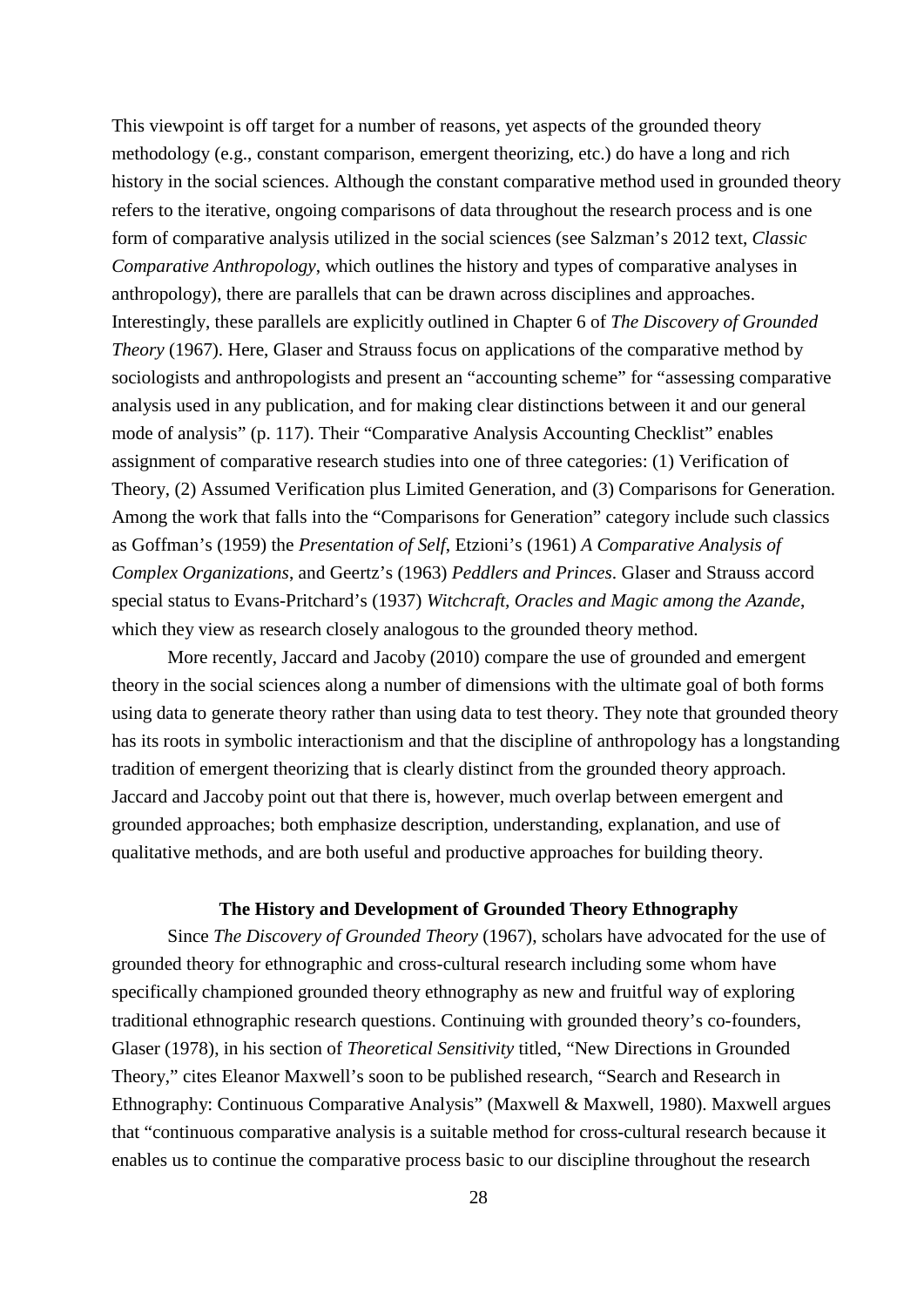task*"* (p. 219) congruent with the basic research process of anthropology. Corbin and Strauss (2007) extend Glaser's (1978) notion of "theoretical sensitivity" viewed by them as a key aspect of the grounded theory procedure and underscore this technique's usefulness for cross-cultural research. Battersby (1981) advocates blending grounded theory and ethnographic methods in the form of "grounded ethnography", a strategy allowing the ethnographer to "generate a thesis or picture of certain social processes" (p. 93) through systematic data sampling (theoretical sampling) and data comparison (constant comparison) procedures. Babchuk (1996; 1997) presents a coding scheme designed to enable analysts to conceptualize data using both an emic and etic perspective. Building off Spradley (1980), who argued that "ethnography offers an excellent strategy for discovering grounded theory" (1997, p. 15), he underscores the value of constant comparison for reducing ethnocentrism by allowing for the emergence of culture-specific concepts independent of etically derived predetermined frameworks. In her landmark article outlining the potential of grounded theory for cross-cultural research, Barnes (1996) recommends "special attention to methodological issues" that can arise from cultural differences between researchers and participants, and provides suggestions to circumvent these issues to "create sufficiently rich inductively derived grounded theory" (p. 429 ). Pettigrew (2000) forcefully argues that blending ethnography and grounded theory "may produce a level of detail and interpretation that is unavailable from other methodologies" (p. 260). Charmaz and Mitchell (2001) delineate the potential of blending grounded theory methods with traditional ethnography, a discussion extended in more detail by Charmaz (2006). Goulding (2002) also discusses the use of grounded theory for cross-cultural research, Gales (2003) concludes that "grounded theory appears to be a natural fit for cross-cultural research*"* (p. 138), and Bernard (2006) states that grounded theory "is widely used to analyze ethnographic data" (p. 492). In *The Sage Handbook of Grounded Theory,* Timmermans and Tavory (2007) evaluate the potential of grounded theory for ethnographic research and explore the symbolic interactionist underpinnings of this approach. Sheridan and Storch (2009) uphold that grounded theory approaches have the potential to "contribute significantly to intercultural research" (p. 2), Phelps and Horman (2010) focus on data collection in ethnographic studies and the analysis of that data through grounded theory techniques, and Aldiabat and Le Navenec (2011) provide a detailed overview of differences and similarities between grounded theory and ethnography and provide suggestions for how students can make informed choices to ensure their research design best matches their research questions.

## **Why Grounded Theory Ethnography?**

Contemporary proponents of grounded theory and ethnography trace their origins to field anthropologists and Chicago School sociologists, the latter rooted in symbolic interactionism and pragmatist philosophical perspectives. As with most qualitative designs, grounded theory and ethnography share a number of features that distinguish them from more traditional quantitative approaches. These include research conducted in naturalistic settings, inductive data analysis, the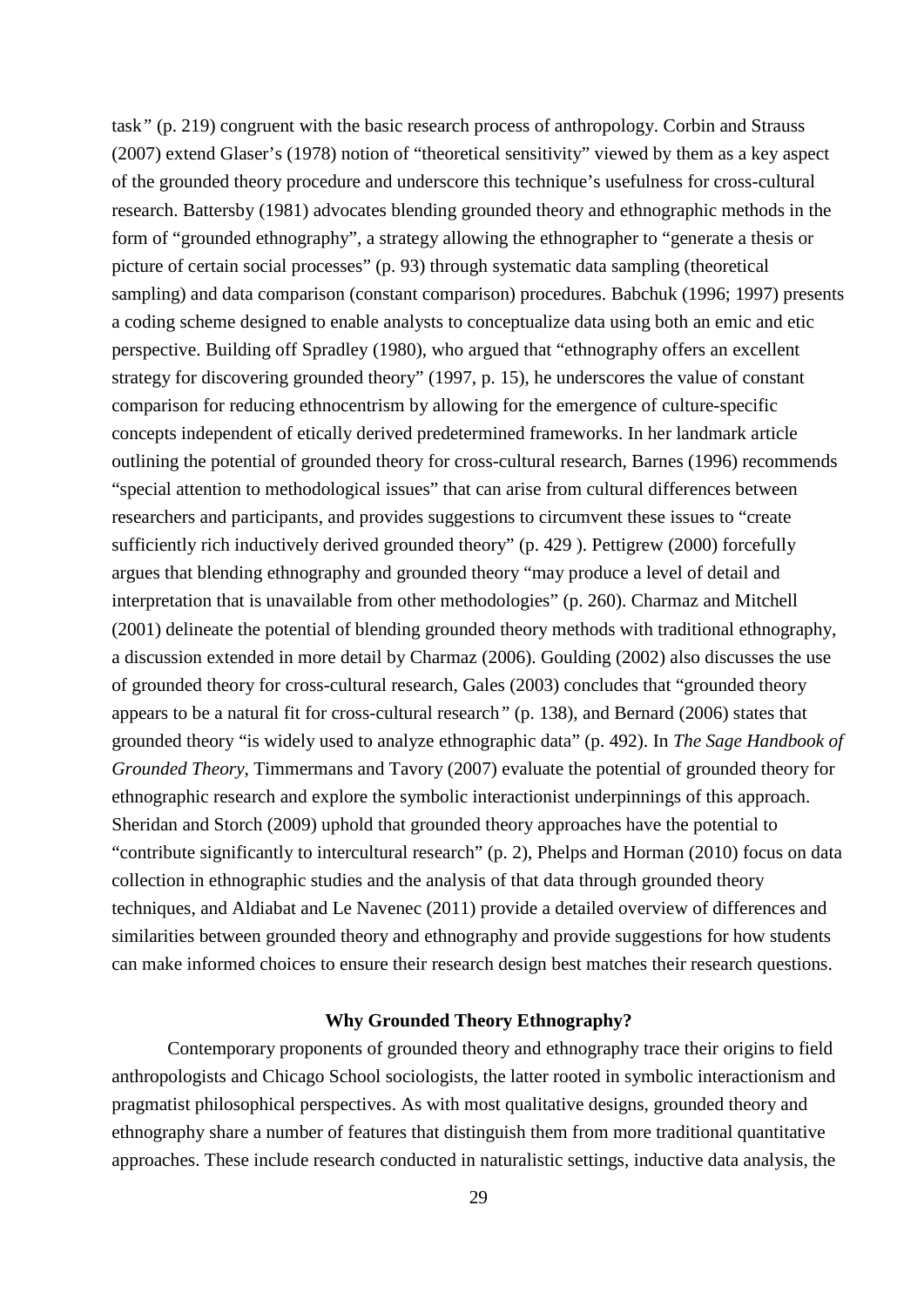researcher as the primary data collection instrument, emergent sample selection, flexible research design, nonrandom, purposeful sample selection, a focus on rich description and understanding of the participants' emic points of view, a holistic understanding achieved through collection of multiple sources of data (triangulation), and the use of some form of memoing, journaling, or fieldnotes. In terms of differences between the approaches, ethnography practices long-term faceto-face immersion within a culture-sharing group to describe and interpret patterns of behaviors and beliefs, relies heavily on participant observation as a key form of data collection to yield thick and rich description of a culture or elements of a culture, and often extends or tests a priori theory that is in place before the research begins. Conversely, grounded theory refers to both the process and product of research and attempts to move beyond description to generate, co-construct, or discover a (substantive) theory of a social or social-psychological process, action, or interaction. Grounded theory relies on the juxtaposition of several key methodological components—constant comparison, theoretical sampling, and theoretical saturation of categories (called the "Troublesome Trinity" by Hood, 2007)—iterative, simultaneous data collection and analysis, memoing, and the study of a process or phenomenon rather than a description of the setting itself (Charmaz, 2006). Although, as in ethnography, multiple forms of data collection and analysis can and should be used, grounded theory has historically employed interviews and ethnography participant observation as their primary modus operandi.

There are several important advantages of merging methodologies in the form of grounded ethnography or grounded theory ethnography. Battersby (1981) underscores the value of an emergent conceptual framework in the study of teacher socialization processes, whereas Pettigrew (2000) upholds that grounded theory in the service of ethnography can "formalize and extend the limited theoretical component of ethnography" (p. 259). Charmaz and Mitchell (2001) and Charmaz (2006) argue that the constant comparative method and systematic guidelines offered by grounded theory can aid ethnographers in key ways. These include comparing data throughout the research process rather than after data collection, comparing data with emerging categories, making explicit relationships between concepts and categories, enabling greater involvement by ethnographers' in the research, helping focus and organize the inquiry, and facilitating a shift from description to higher levels of abstraction and theoretical elaboration. They argue grounded theory can aid ethnographic analyses by avoiding the use of pre-existing disciplinary categories, minimizing unsystematic and random data collection, approaching the data in novel ways to enhance the building of categories, concepts, theory, and eliminating the artificial separation between data collection and analysis. Echoing these advantages, Timmermans and Tavory (2007) posit that grounded theory can help focus ethnographic research through the study of social processes, increase the ethnographer's connection to the data, and better facilitate links between field research and the broader sociological literature.

## **Conclusion**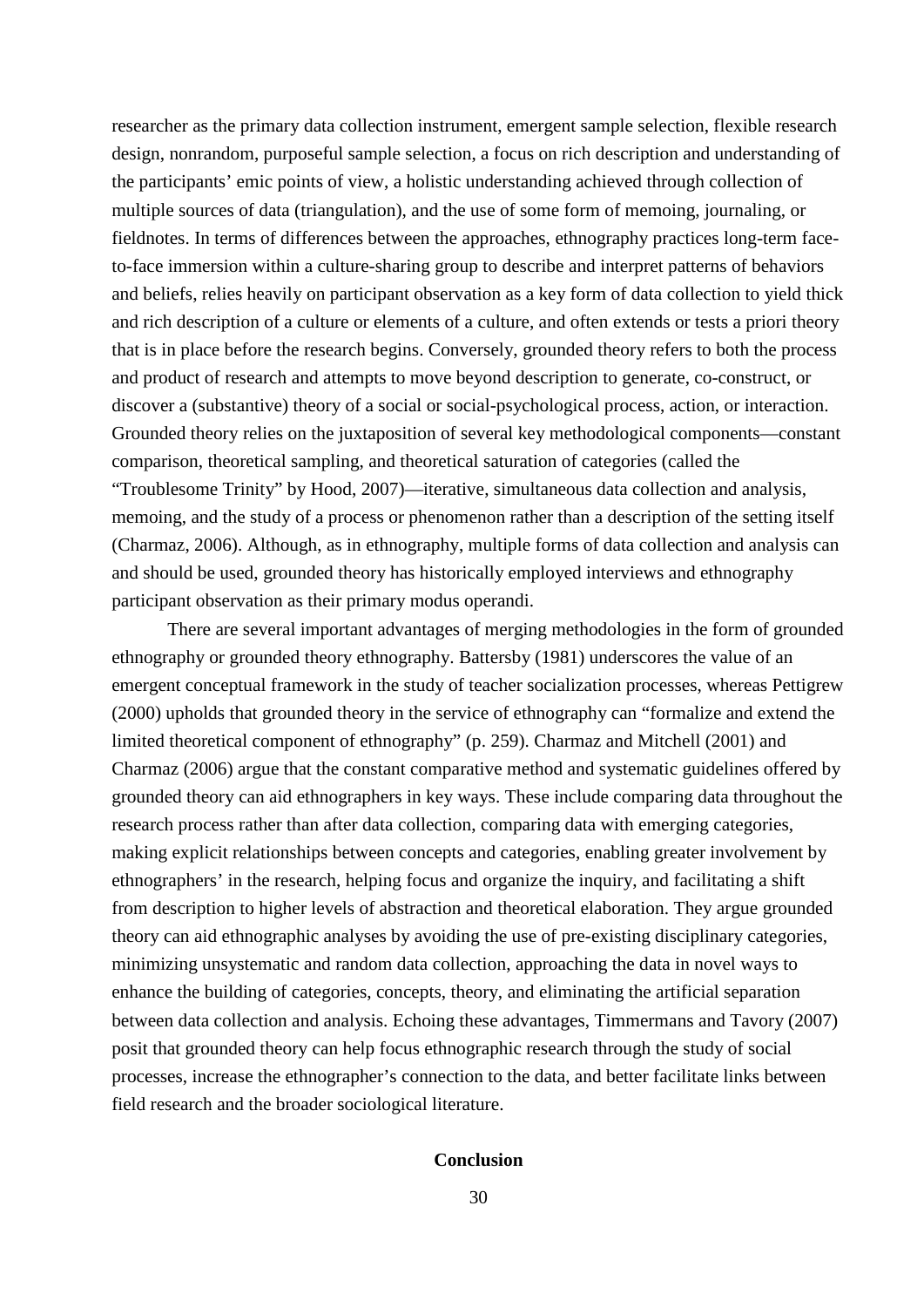Comparative methods and emergent theorizing have a long history in sociology and anthropology. We have argued that a hybrid approach to qualitative research embracing these time-honored techniques called grounded theory ethnography—that combines unique attributes of grounded theory's theory-methods package with traditional ethnographic procedures—holds great potential for advancing social and behavioral research. Grounded theory ethnography can extend the often more limited theoretical component of ethnography that has traditionally relied on description and analysis of a priori theory. This approach shifts this focus from description to explanation and from theory verification to theory generation. Grounded theory ethnography can be a powerful tool for linking research-to-practice across disciplines and can be particularly effective for practitioner-driven fields such as education, adult education, and health care to enrich the ethnographic study of culture-sharing groups both here and abroad.

## **References Cited**

- Aldiabat, K., & Le Navenec, C. (2011). Clarification of blurred boundaries between grounded theory and ethnography: Differences and similarities. *Turkish Online Journal of Qualitative Inquiry 2*(3): 1-13.
- Babchuk, W. A. (1996). Glaser or Strauss?" Grounded theory and adult education. In J. M. Dirkx (Ed.), *Proceedings of the 15th Annual Midwest Research-to-Practice Conference in Adult, Continuing, and Community Education* (pp. 1-6). Lincoln, NE: University of Nebraska.
- Babchuk, W. A. (1997). *The rediscovery of grounded theory: Strategies for qualitative research in adult education*. Unpublished doctoral dissertation, University of Nebraska, Lincoln.
- Babchuk, W.A. (2011). Grounded theory as a "family of methods": A genealogical analysis to guide research. *US-China Education Review*, *1*(3), 383-388.
- Barnes, D.M. (1996). An analysis of the grounded theory method and the concept of culture. *Qualitative Health Research*, 6(3), 429-441.
- Barrett, S.R. (2009). *Anthropology: A student's guide to theory and method*. Toronto: University of Toronto Press.
- Battersby, D. (1981). The use of ethnography and grounded theory in educational research. *McGill Journal of Education 16*(1), 91-98.
- Becker, H. S., Geer, B., Hughes, E. C., & Strauss, A. L. *Boys in white: Student culture in medical school*. Chicago: University of Chicago Press
- Bernard, H.R. (2006). *Research methods in anthropology: Qualitative and quantitative Approaches* (4<sup>th</sup> ed.). Landham, MA: AltaMira Press.
- Bryant, A., & Charmaz, K. (2007). Grounded theory research: Methods and practices. In A. Bryant & K. Charmaz (Eds.), *The Sage handbook of grounded theory* (pp. 1-28). Thousand Oaks, CA: Sage.
- Charmaz, K. (2000). Constructivist and objectivist grounded theory. In N. K. Denzin & Y.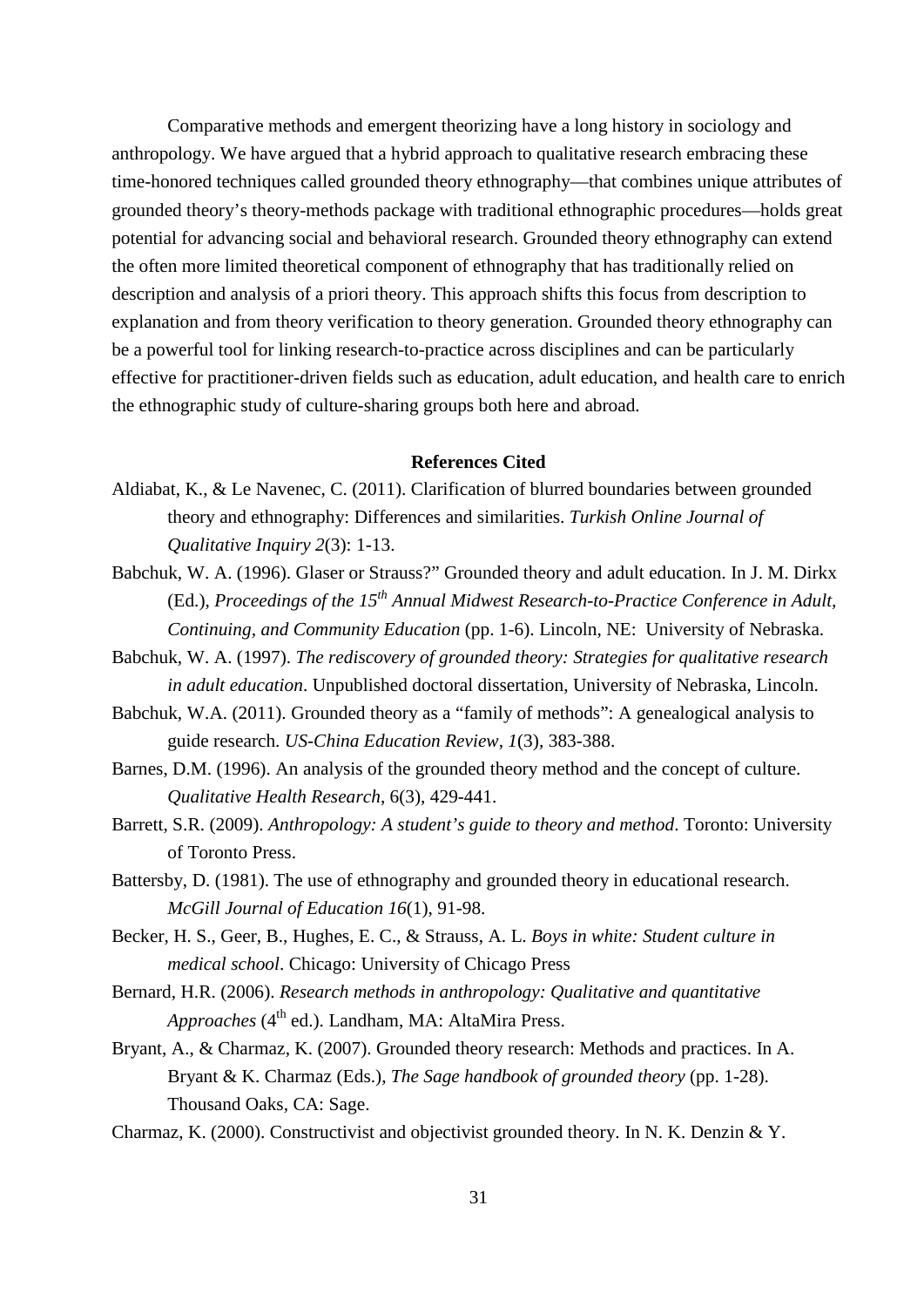Lincoln (Eds.), *Handbook of qualitative research* (2<sup>nd</sup> ed., pp. 509-535). Thousand Oaks, CA: Sage.

- Charmaz, K. (2006). *Constructing grounded theory*: *A practical guide through qualitative analysis.* London: Sage.
- Charmaz, K., & Mitchell, R.G. (2001). Grounded theory in ethnography. In P. Atkinson, A Coffey, S. Delamont, J. Lofland & L. Lofland (Eds.), *Handbook of ethnography* (pp. 160- 74). Thousand Oaks, CA; Sage Publications.
- Creswell, J. (2013). *Qualitative inquiry and research design: Choosing among five approaches* (3rd ed.). Thousand Oaks, CA: Sage
- Denzin, N.K., & Lincoln, Y.S. (2011). Introduction: The discipline and practice of qualitative research. In N.K. Denzin & Y.S. Lincoln (Eds.), *The sage handbook of qualitative research* (4<sup>nd</sup> ed., pp. 1-25). Thousand Oaks, CA: Sage.
- Etzioni, A. (1961). *A comparative analysis of complex organizations*. New York: The Free Press.
- Evans-Pritchard, E.E. (1937). *Witchcraft, oracles and magic among the Azande*. Oxford: Clarendon Press.
- Gales, L.M. (2003). Linguistic sensitivity in cross-cultural organizational research: Positivist/Post-positivist and grounded theory approaches. *Language and Intercultural Communication 3*(2): 131-140.
- Geertz, C. (1963). *Peddlers and princes: Social development and economic change in two Indonesian towns*. Chicago: University of Chicago Press.
- Glaser. B. G. (1978). *Theoretical sensitivity: Advances in the methodology of grounded theory*. Mill Valley, CA: Sociology Press.
- Glaser, B., & Strauss, A. (1967). *The discovery of grounded theory*. Chicago: Aldine.
- Goffman, E. (1959). *Presentation of self in everyday life*. New York: Doubleday.
- Goulding, C. (2002). *Grounded theory: A practical guide for management, business, and market researchers*. London: Sage.
- Hood, J. C. (2007). Orthodoxy vs. Power: The defining traits of grounded theory. In A. Bryant & K. Charmaz (Eds.), *The Sage handbook of grounded theory* (pp. 151-164). Thousand Oaks, CA: Sage.
- Jaccard, J., & Jacoby, J. (2009). *Theory construction and model-building skills: A practical guide for social scientists.* New York, NY: Guilford Press.
- Maxwell, E.K., & Maxwell, R.J. (1980). Search and research in ethnography: Continuous comparative analysis. *Behavioral Science Research 15*, 219-243.
- Merriam, S. B. (2009). Q*ualitative research: A guide to design and implementation*: San Francisco: John Wiley and Sons.
- Pettigrew, S.F. (2000). Ethnography and grounded theory: A happy marriage? *Advances in Consumer Research 27*: 256-260.
- Phelps, A.F., Horman, M.J. (2010). Ethnographic theory-building research in construction.